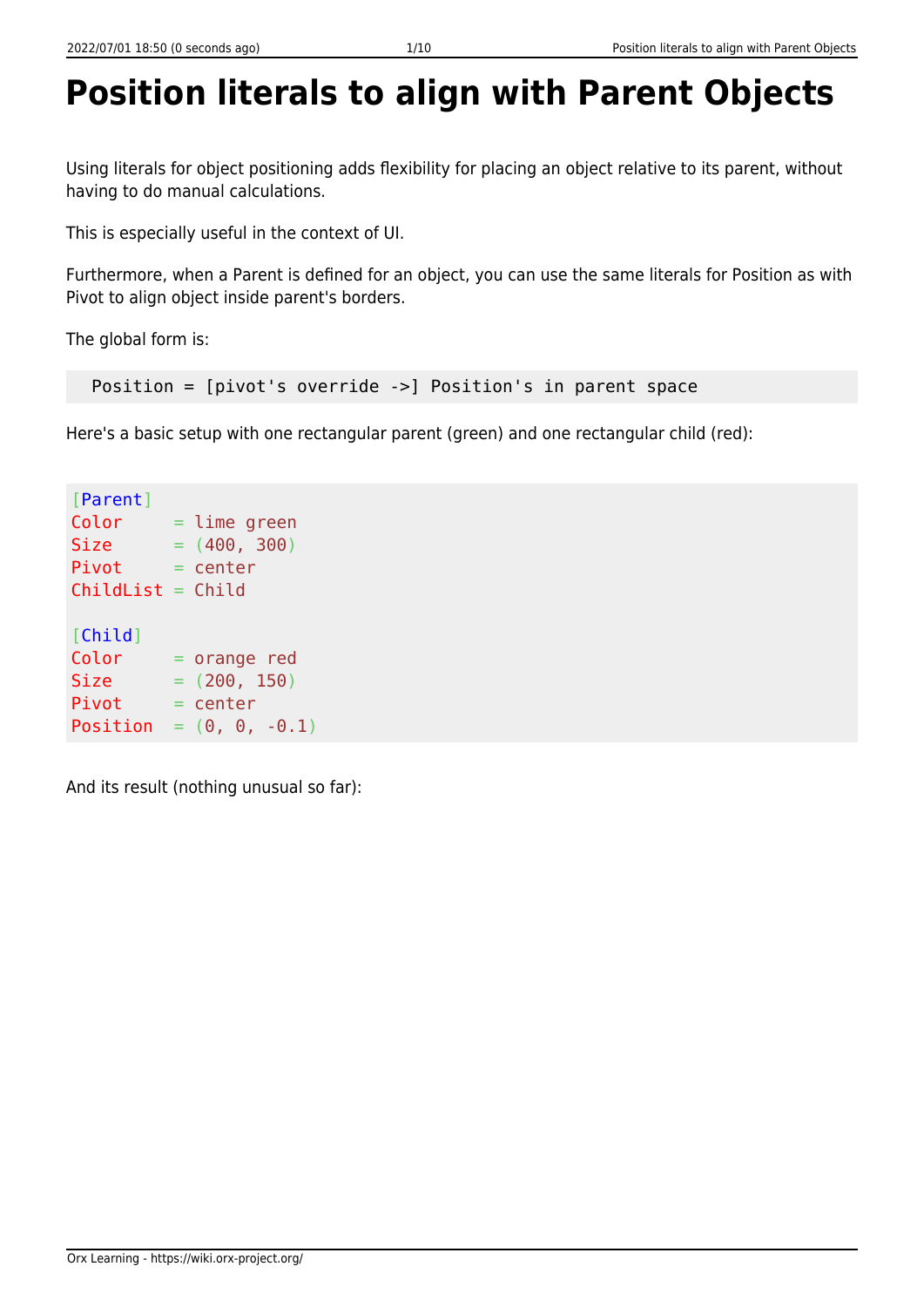

The Pivot of each rectangle will be highlighted with a small lighter colored square Let's try a few things and see the results

[Parent]  $Pivot = center$ [Child]  $Pivot = center$  $Position = top right$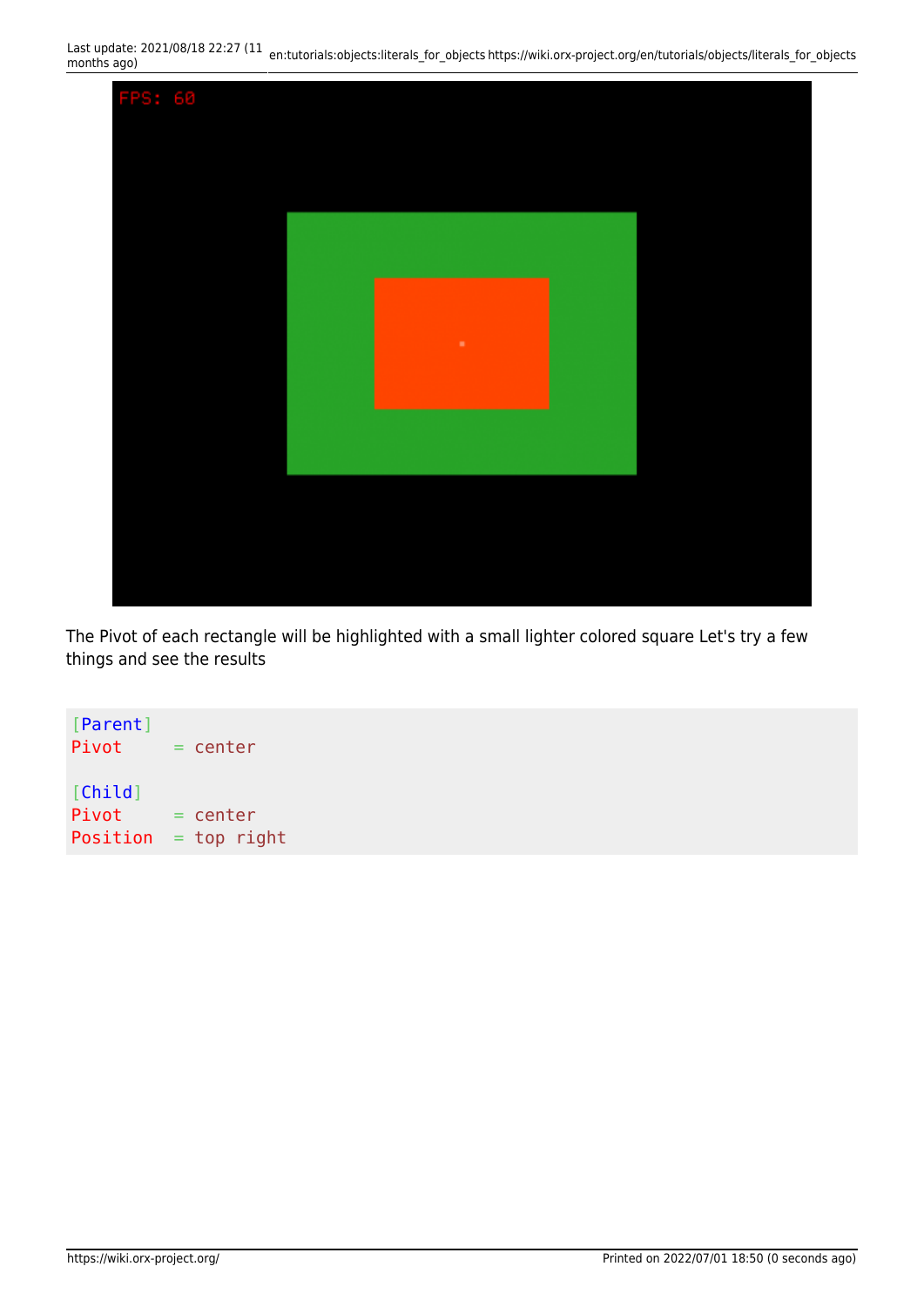| FPS: 60 |  |  |   |  |  |
|---------|--|--|---|--|--|
|         |  |  |   |  |  |
|         |  |  |   |  |  |
|         |  |  |   |  |  |
|         |  |  |   |  |  |
|         |  |  | ٠ |  |  |
|         |  |  |   |  |  |
|         |  |  |   |  |  |
|         |  |  |   |  |  |
|         |  |  |   |  |  |
|         |  |  |   |  |  |

[Parent]  $Pivot = center$ [Child]  $Pivot = top left$ Position = top left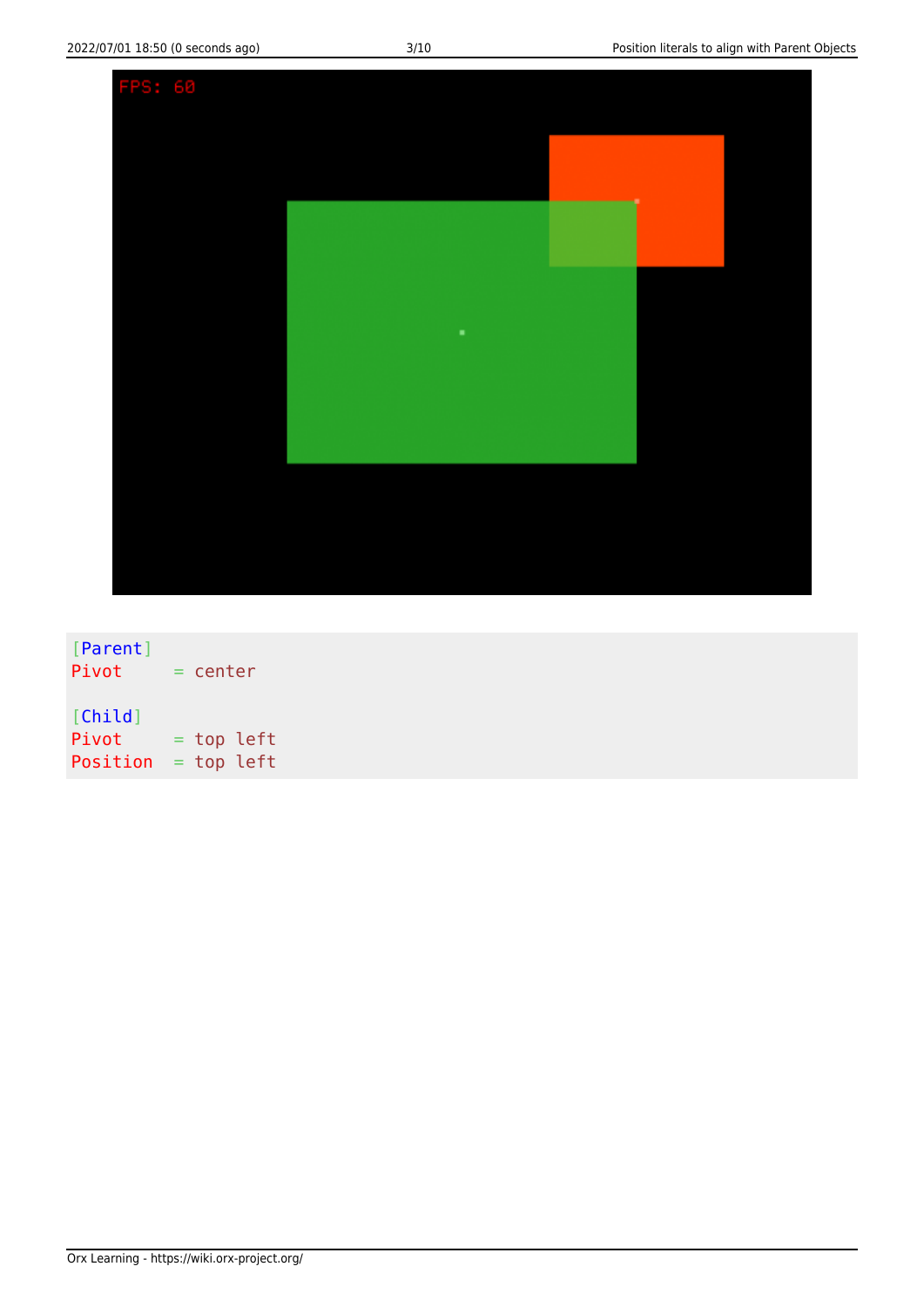

| [Parent]<br>Pivot | $=$ left                       |
|-------------------|--------------------------------|
| [Child]           |                                |
| Pivot             | $=$ bottom right               |
| Position          | $=$ top left (10, 10, $-0.1$ ) |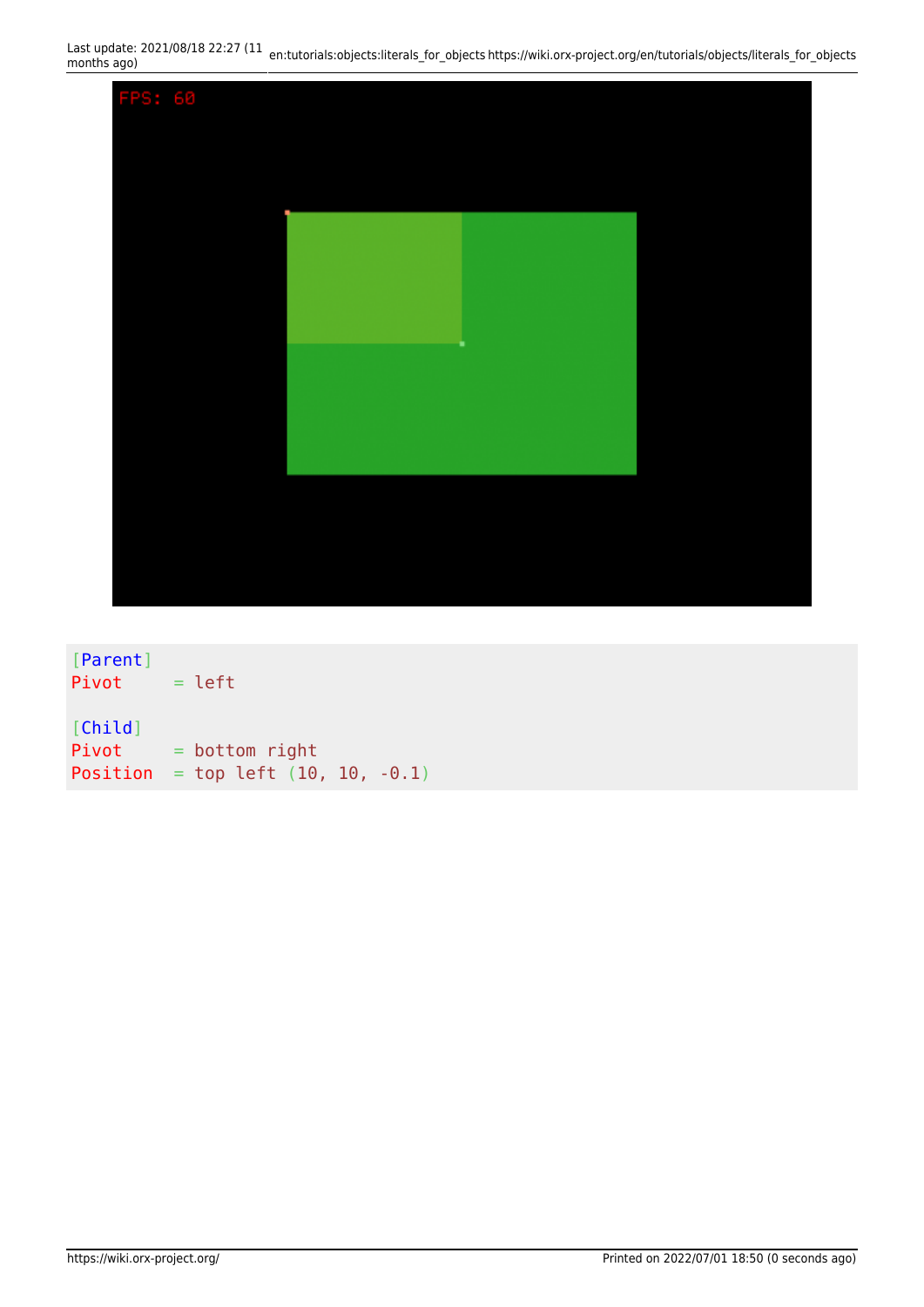

[Parent]  $Pivot = left$ [Child] Pivot = bottom left Position = bottom right -> bottom left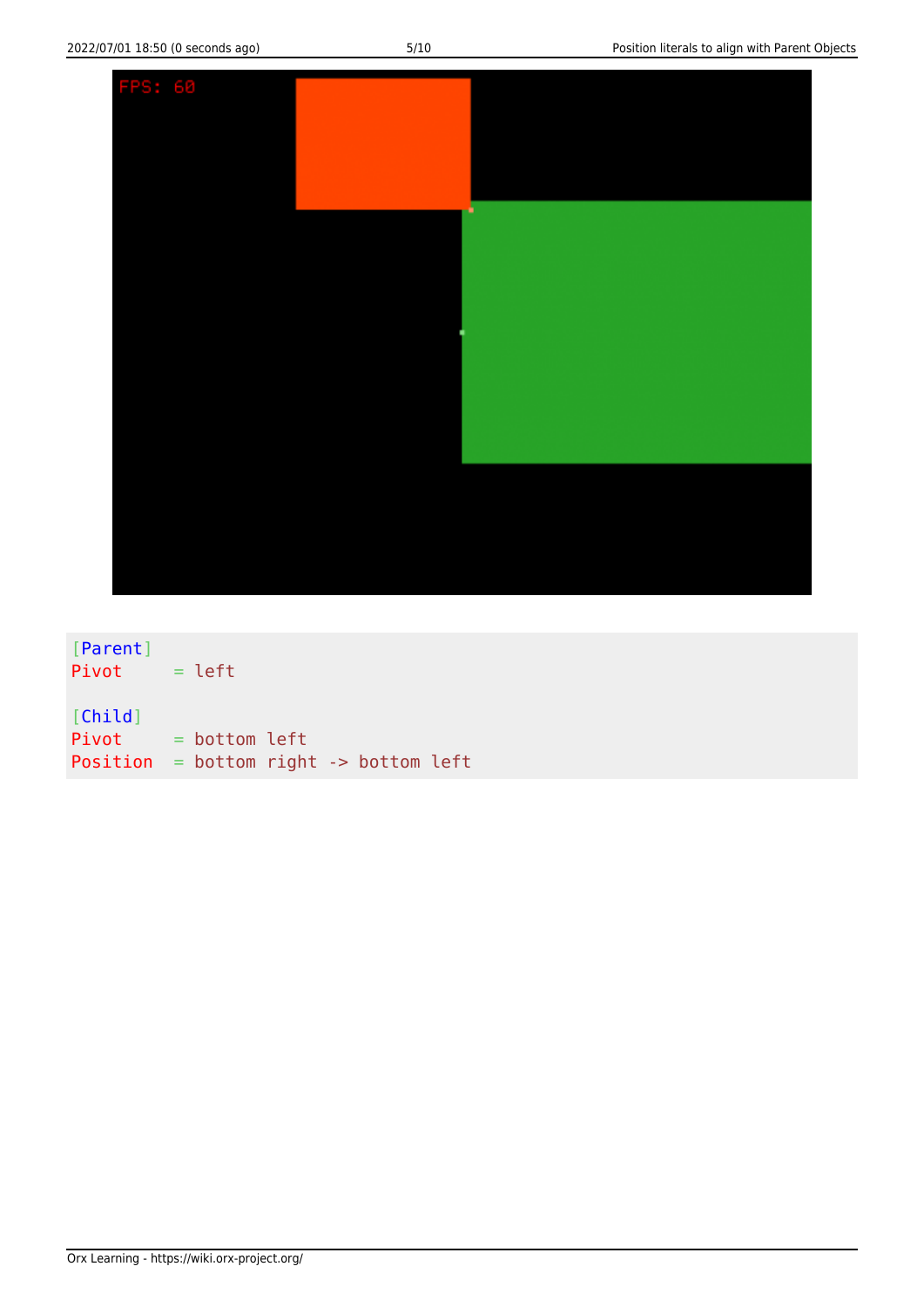

[Parent]  $Pivot = left$ [Child] Pivot =  $(20, 20)$ Position =  $(100, 100)$  -> bottom left -0.1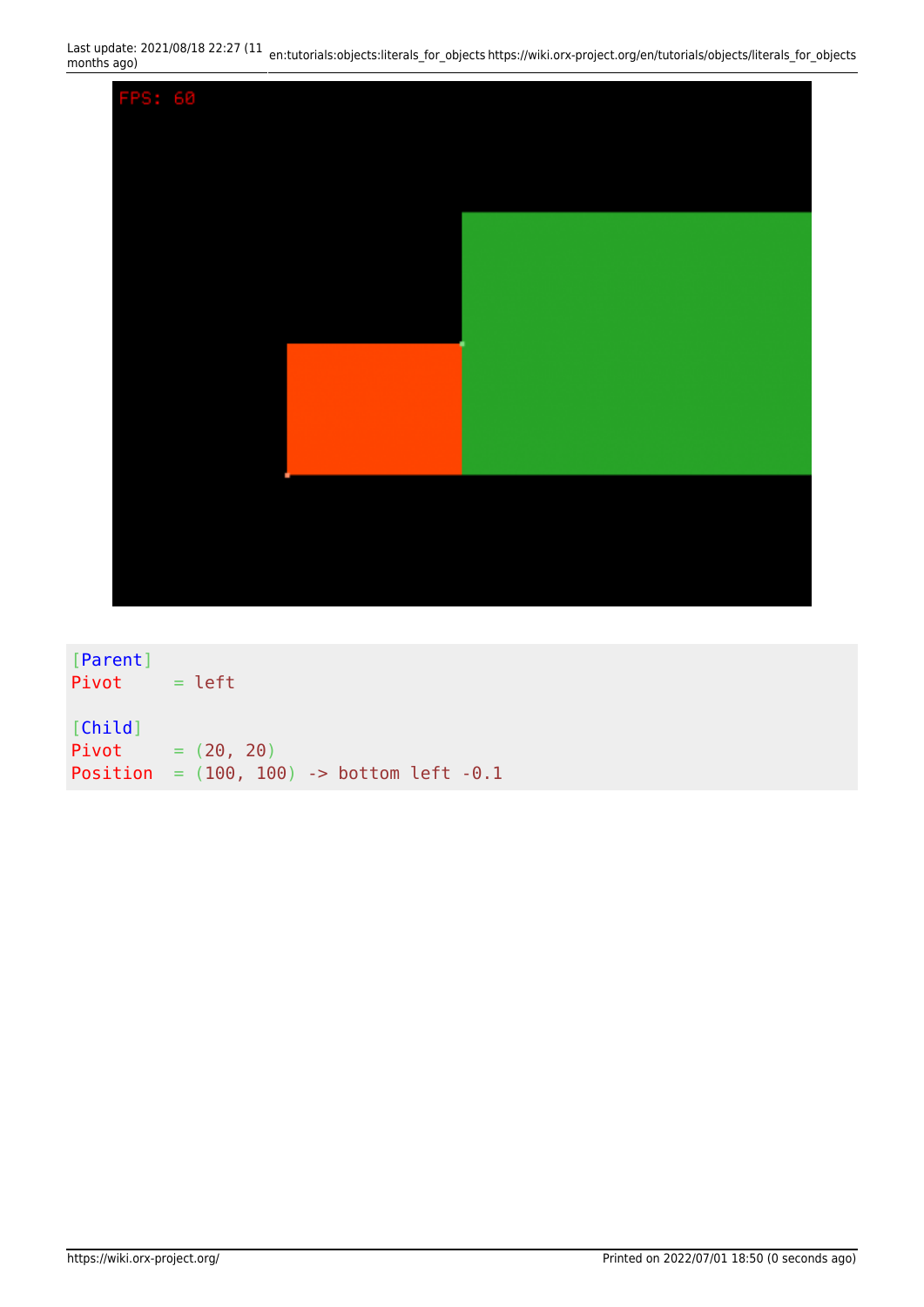| FPS: 60 |   |  |
|---------|---|--|
|         |   |  |
|         |   |  |
|         |   |  |
|         |   |  |
|         |   |  |
|         |   |  |
|         |   |  |
|         |   |  |
|         | ٠ |  |
|         |   |  |
|         |   |  |
|         |   |  |
|         |   |  |
|         |   |  |
|         |   |  |

| [Parent]              |                             |
|-----------------------|-----------------------------|
| Pivot                 | $=$ left                    |
|                       |                             |
| [Child]               |                             |
| <b>UseParentSpace</b> | $=$ position                |
| Pivot                 | $=$ center                  |
| Position              | $=$ top right -> $(0, 0.1)$ |
|                       |                             |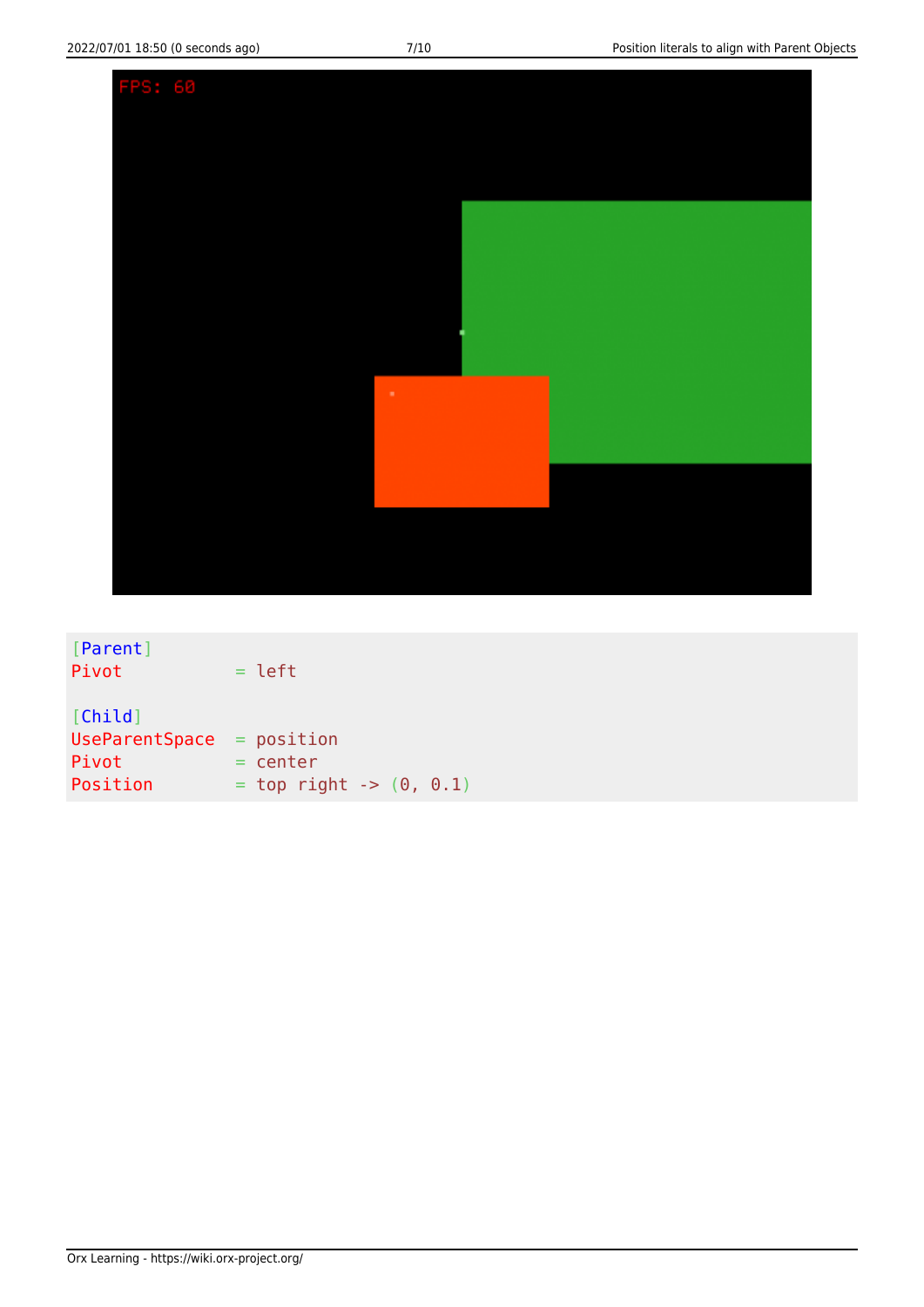

[Parent]  $Pivot = left$ [Child] Pivot =  $(20, 20)$ Scale  $= 0.5$  $Rotation = 30$ Position = bottom right -> bottom left -0.1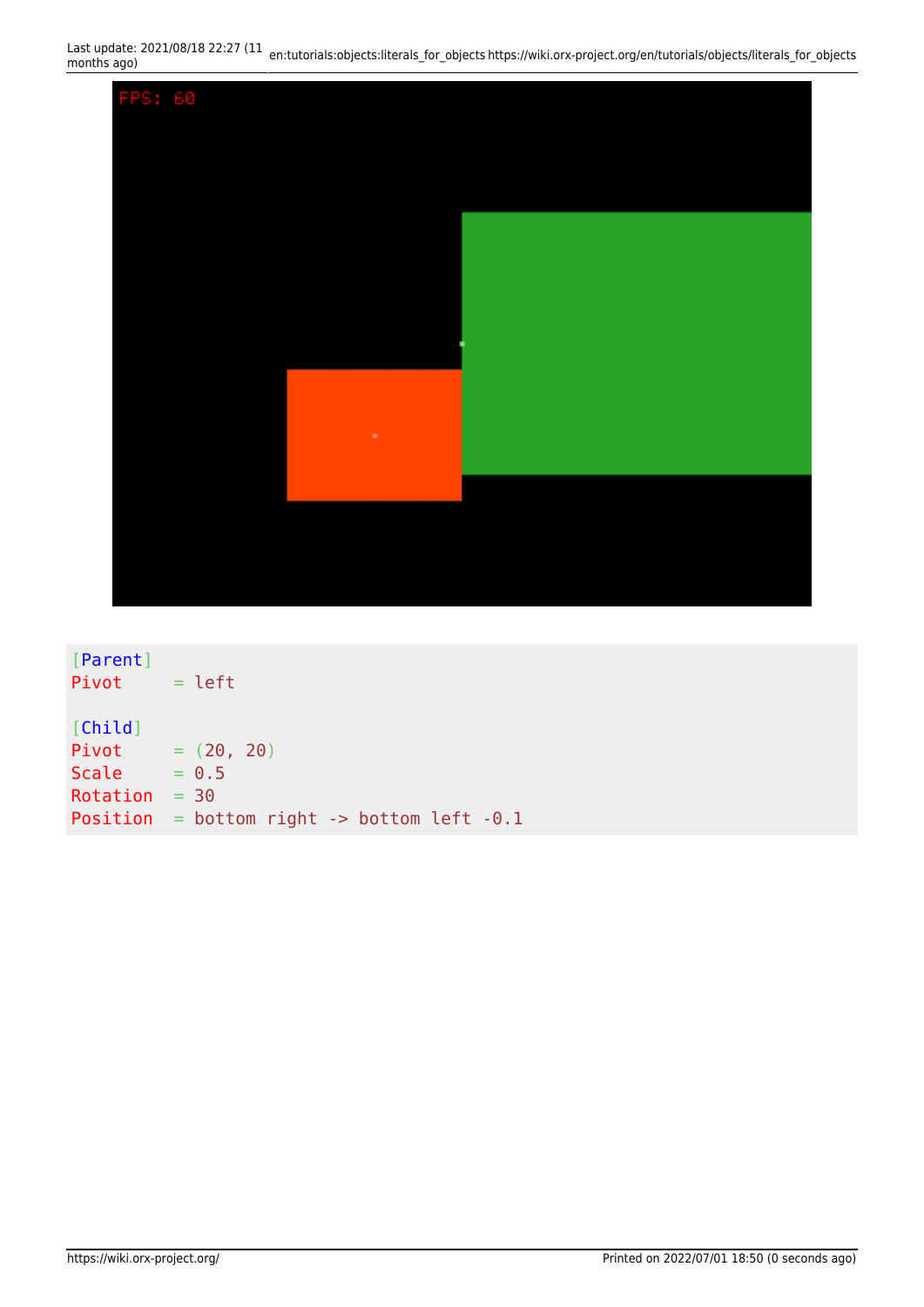

One last for the road….

| [Parent]                    |                                                  |
|-----------------------------|--------------------------------------------------|
| Pivot                       | $=$ left                                         |
| Rotation                    | $= -30$                                          |
| Scale                       | $= 0.5$                                          |
|                             |                                                  |
| [Child]                     |                                                  |
| $UseParentSpace = position$ |                                                  |
| Pivot                       | $=$ top right                                    |
| Scale                       | $= 2$                                            |
| Rotation                    | $= 30$                                           |
| Position                    | $=$ bottom right -> bottom left $(0.25, 0, 0.1)$ |